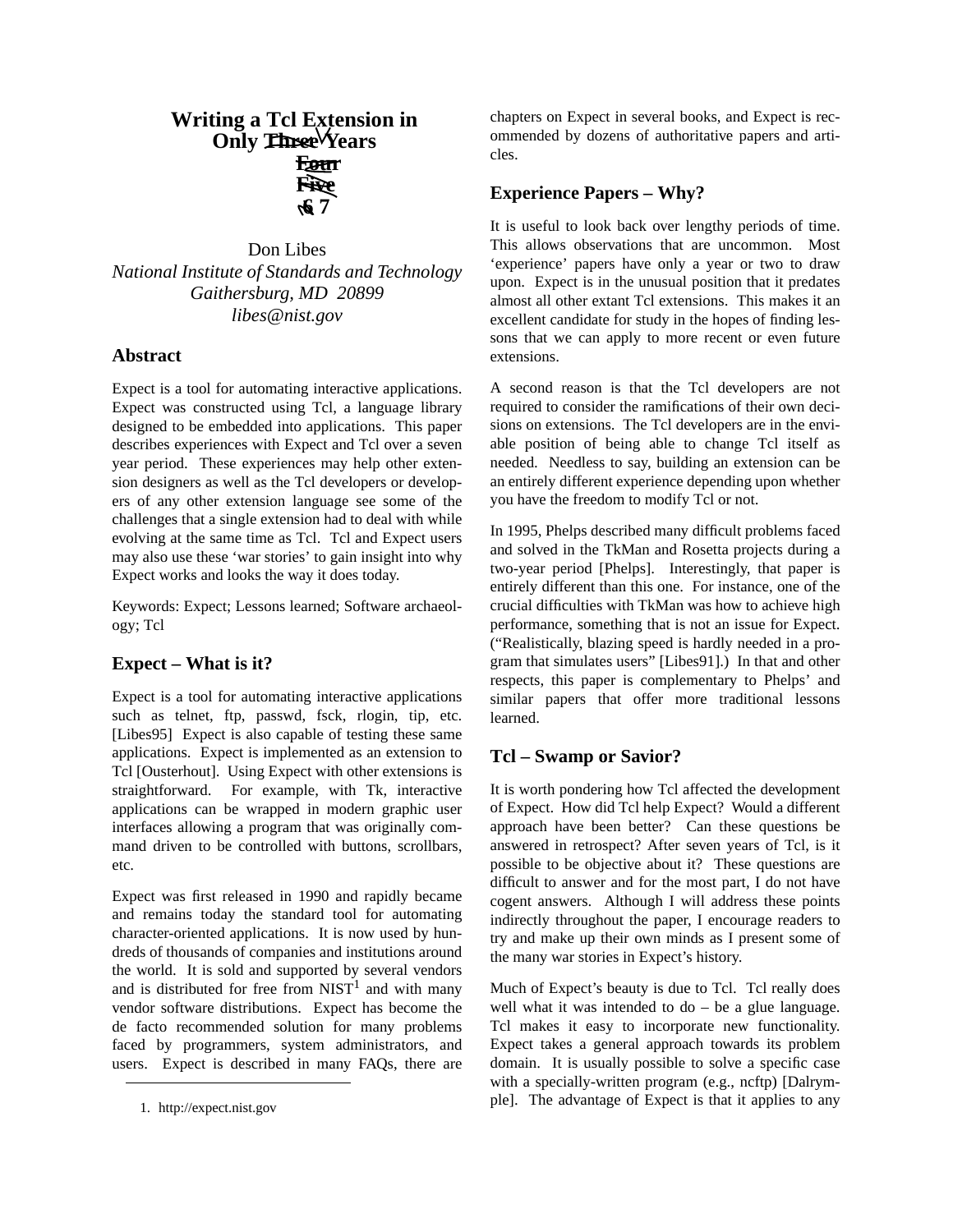interactive program. So once you've learned how to apply Expect to one program (e.g., ftp), it's trivial to apply it to another (i.e., telnet, passwd, crypt).

Much of the flexibility is due to Tcl itself. Tcl provides Expect with the basic infrastructure for variables, procedures, expressions, etc. Expect need only focus on the parts of the task specific to interactions with processes. At least, that's the theory.

Tcl tries very hard not to force a particular view of the world. For example, Tcl allows OO (object-oriented) or non-OO programming – both simultaneously. And Tcl permits the addition of new control structures. In fact, I didn't even realize that's what I was doing until years later when I tried to implement Expect in other languages.1 These are examples of approaches that Tcl encourages. And Expect follows Tcl's suggestions – except in the following cases:

- Expect got there first (i.e., there was no suggestion until later), and
- Tcl's approach was confusing, painful, or I just didn't understand it.

I will give examples of both of these as well as talk about problems caused by myself and other outside influences. Having introduced key concepts (and sagas), I will then return to cover more examples of difficult interactions with Tcl as well as other insights.

## **Tcl's Approach – Unpleasant or Inadequate**

Some of Tcl's ideas which at first seem to fit well with Expect, did not actually fit well. This section presents several examples.

#### *Null Strings*

For many years, Tcl strings did not support nulls. This was an understandable philosophical decision. C strings were naturally null terminated, so using them simplified the C API. And Tcl as a glue language had little need for nulls. Fortunately, Expect didn't have much need either. Users don't see them – they have no printed appearance – so why would a program send nulls? In fact, there are programs with interactive interfaces that do send and receive nulls. For example, curses-based programs send nulls for screen formatting. In 1990, Expect began providing null support. Initially, it was very basic – nulls were stripped out of strings before

being matched. Eventually, the support grew more sophisticated and capable, but the user interface was always unnatural due to the lack of Tcl's support.

After years of begging for null support in the core, the Tcl developers have scheduled it for Tcl 8.0, expected to appear sometime in 1997 – seven years after Expect's first workaround.

#### *Scoping & OO*

Originally, Tcl's scoping rules were very limited. I found them unpleasant enough that I made Expect's commands internally look in both the local and global scopes for special variables such as spawn\_id and timeout. This simplified many scripts but it was not the default Tcl behavior so it had to be explained as a special Expect feature. Had Expect been designed after many other extensions existed, I might have felt less inclined to do this, but there was no tradition being violated at the time, so I didn't think very hard about it.

A related issue is that Expect defaults to using global variables (such as spawn\_id) rather than insisting that they be passed as parameters. Again, this simplifies most scripts. The vast majority of users never manipulate more than one interactive process at a time. The result is faintly reminiscent of an OO implementation. At one point, I considered implementing an objectbased (OB) version of Expect in the style of Tk. But for most Expect scripts, an OB version would be less practical. Contrast a traditional Expect sequence with the OB style approach:

**# traditional expect "Login:" send "\$username\r" # object-based \$telnet expect "Login:" \$telnet send "\$username\r"**

I'm not aware of any Tcl extensions that actually started with an OB orientation and later dropped it. However, CGI.pm, a Perl module for CGI scripting provides such an example [Stein]. Early releases had an OB view. While it was clean as far as scoping and namespace control, users rarely used multiple CGI objects and the OB interface was cumbersome. Thus, a non-OB/OO interface was created. In practice, CGI.pm scripts are generally a mixture of OB and non-OB/OO programming.

#### *Pattern Strings*

When I began using Tcl, I found the rules for pattern creation to be quite confusing – partly because patterns

<sup>1.</sup> I was familiar with this practice having used Lisp for many years. That's probably why I didn't think too much of it at the time I began using Tcl.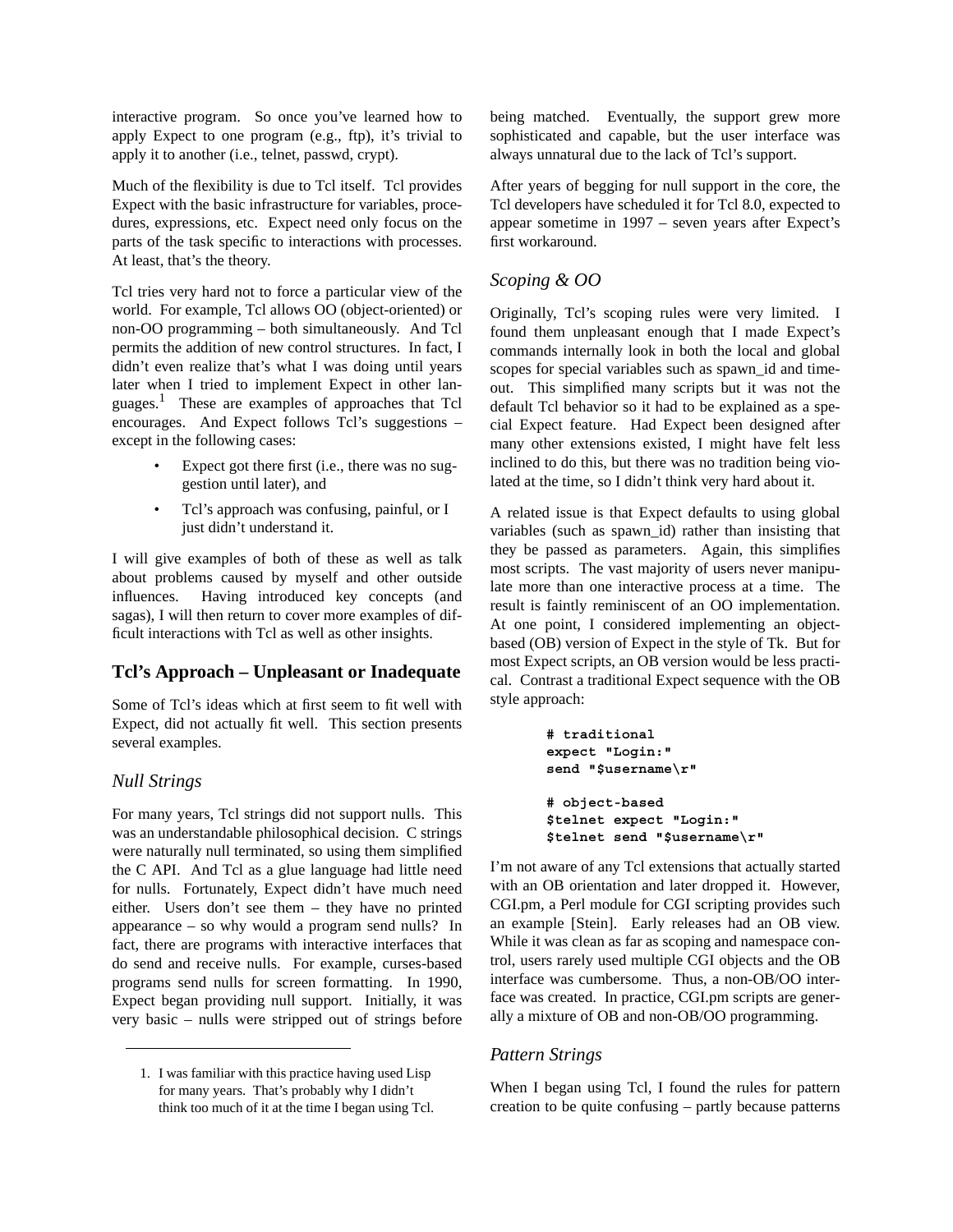are not built into the grammar but are simply represented as strings which the pattern matcher would reinterpret. I exacerbated this problem further by using a list to provide alternation over glob patterns. This caused yet another round of interpretation, so that matching trivial strings such as "No match" had to be written: {No\ match}. Tcl 6 incorporated a regular expression engine, thereby providing alternation for free. This required the rewriting of many patterns but it was worth it, drastically simplifying things.

Tcl's general quoting conventions are still a source of misunderstanding for many. This phenomenon is common enough that people have humorously given it a name: Quoting Hell. Part of the problem is that the conventions are different than anything people are used to – such as those of the shell. Tcl and shell quoting bear a resemblance to each other but it is superficial. Tcl's quoting rules are simpler and more straightforward. For this reason, it is easy to master them – as long as a good explanation is at hand. Unfortunately, because the quoting appears so similar at first, many people prefer not to learn the rules and begin to program using another language's conventions, thereby getting themselves confused and leaving the impression that Tcl's conventions are even more illogical than the shell.

In short, Tcl's quoting hell is actually bliss. The conventions are so simple and regular that they are trivial to learn. By comparison with most other languages, Tcl syntax is a pleasure to use.

Other languages, such as Perl, take the approach that patterns are a special type. This has advantages and disadvantages. One advantage is that you can have rules specifically for pattern formation, making patterns easier to write and more readable once written. The corresponding disadvantage is that additional rules themselves can be a burden on the bulk of users who cannot afford the time or brainpower to master the large number of them [Friedl].

It is worth considering the analogy to expressions. In early releases, Tcl's expr command did not support the traditional functional notation that it does today. For example, sin(\$x) had to be written [sin \$x]. The current expr command is much more like a traditional language, but at the same time unlike anything else in Tcl. I, personally, was not thrilled at the change. Indeed, it is widely agreed that some of the shortcuts in the expr command should be avoided. It is interesting to contrast this with Perl where the number of shortcuts is one of the attractions of the language.

### **Expect Got There First**

In some cases, Expect's design choices were made before Tcl's. When Tcl later changed, this occasionally resulted in outright conflicts that required substantial code rewrites. In other cases, Expect's choices were incorporated by Tcl or accepted by the Tcl community as a standard solution. But in either case, the cost of leading the way was expensive.

#### *Command Name Collisions*

The first release of Tcl had no file I/O and therefore no open, close, etc. Although Expect did not do generalized I/O, "close" was a natural name for one of its functions. So when Tcl finally incorporated file I/O with a command by the same name, there was a collision. Fortunately, it was easy to tell which close was intended by a trivial examination of the arguments. In fact, Expect's close command calls Tcl's close command if that's what the arguments indicate. Similar fixes were not possible in other cases. For example, Expect's send command collided with Tk's send command and there was no way to distinguish which was intended from the arguments alone. A general solution was adopted of making all Expect commands that did not already begin with 'exp' available with an 'exp\_' prefix.

After running into enough of these collisions, I eventually adopted an extremely conservative policy: Before declaring each Expect command, Expect checks whether a command already exists by that name. If so, the command is only declared with the exp\_ extension. Thus, it doesn't bother Expect if other App\_Inits redefine Expect's commands either before or after Exp\_Init. (It is permissible to redefine commands, although for obvious reasons, this is not common practice among other extensions.) It is interesting to compare Expect to BLT [Howlett]. BLT started using the blt\_ prefix on all commands in 1993 but dropped it in 1996. Besides being notationally distasteful, it was difficult to support both the blt:: and blt\_ flavor for each command. BLT's author also wanted to demonstrate the need for namespace support in the Tcl core.

A related issue arose with Expect's exp\_continue command. exp\_continue causes the currently executing expect to restart, much like continue restarts a while loop. Both continue and exp\_continue make sense (and do different things) from within an expect action. Their implementation depends upon a shared namespace which include values such as TCL\_ERROR and TCL\_CONTINUE. Unfortunately, Tcl provides no support for allocating these values uniquely.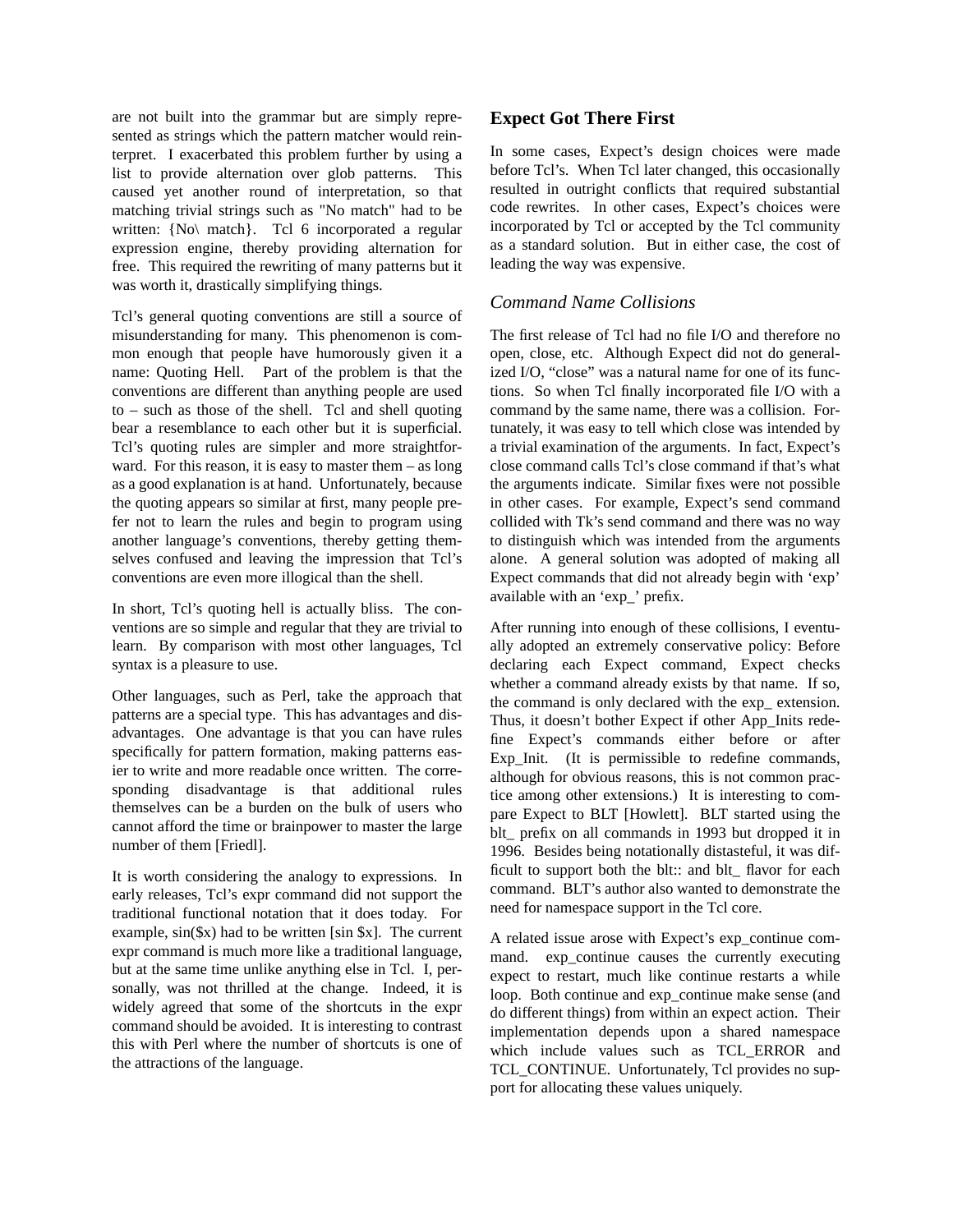Other examples of unmanaged collisions persist as well, such as zombie process identifiers. To be fair, Tcl does manage a large number of resources. Yet it is surprising that a language intended specifically for extension fails to address many areas of obvious conflict [Libes97].

#### *Substitutions*

Tk's bind command demonstrates how to obtain information using a substitution mechanism (i.e., %). This idea didn't become known to me until it was too late. By the time I became aware of Tk, Expect already used reserved variables names (e.g., expect out, spawn out). The % mechanism is unquestionably easier to read simply because it dramatically shortens commands.

On the other hand, substitution has its drawbacks. For instance, it is confusing when used with other extensions or commands that perform similar substitutions (e.g., format inside of a bind). One of the more flexible extensions in this regard, Oratcl, performs substitutions using @ but lets users override that character dynamically, perhaps with the expectation that yet another extension might come along and choose it too [Poindexter]. In fact, there really aren't that many 'good' characters to introduce substitutions and Tcl provides no mechanism for handling the problem in a formal way.

In any case, the 8.0 compiler may put a damper on further enthusiasm over substitutions since continually regenerated commands make it very difficult to take advantage of code previously generated by the compiler.

#### *Event Management*

In version 7.5, Tcl began providing event management, in large part taken from Tk. Before this unification, Expect had to provide its own event management for the case when Tk was not present. For example, the interact command necessarily waits for input from two sources at the same time – the user and the process. The obvious solution uses select but this doesn't work on some systems. So Expect knew how to use poll too. And on systems where neither select nor poll worked on ptys, Expect achieved the same result by using multiple processes, one to wait for each input stream. This was an ugly but standard maneuver in UNIX V7 days for management of multiple streams by any process such as cu and telnet [Nowitz].

Tk's style of event management was much more flexible than that of Expect and required significant changes. For example, consider the following code:

**expect "password:" { send "\$password\r" exp\_continue }**

This tells expect to wait for "password:" and when found, send back a password, and to do this repeatedly. This is a typical sequence for handling a passwd-like program where it is not known in advance how many times the password will be prompted for. With Tk-style events, just about anything can happen while expect is waiting. This includes spawned processes shutting down or even being replaced with different ones. In such situations, not only could the action be inappropriate but so could the expect itself. I still see people be surprised by this flexibility.

Possibly one of the reasons this is surprising is that not all of Tcl's file operations were similarly modified to support events. For example, consider these two operations which both read a line from the standard input:

**gets stdin expect\_user \n**

Only the expect command allows events to be processed. In contrast, Tcl's gets command blocks all events until the gets command returns.

Needless to say, a lot of work went into Expect in order to support four styles of event management (select, poll, Tk-style, V7). And this had to be rewritten when Tcl introduced the concept of the notifier.

## *Solving Problems that had Nothing to do with Expect*

Ferreting out bugs in Tcl itself is an example of a task that had nothing to do with Expect itself. Less obvious problems grew out of a need for functionality that really had nothing to do with Expect per se. For example, a debugger was de rigeur; however, a suitable one did not exist so I stopped Expect development to write one [Libes93]. A number of pieces of Expect fall into this same category, such as signal handling, time formatting, and others. Some of these are now available elsewhere. For example, Tcl now directly supports the clock command and TclX provides signal handling [Diekhans]. Unfortunately, at the time, I couldn't afford to wait a year or two.

# **Designing Software Myself (or: What I Can't Blame on Tcl)**

Some of the design choices I made were poor. Most have been corrected. In a few cases, I decided it was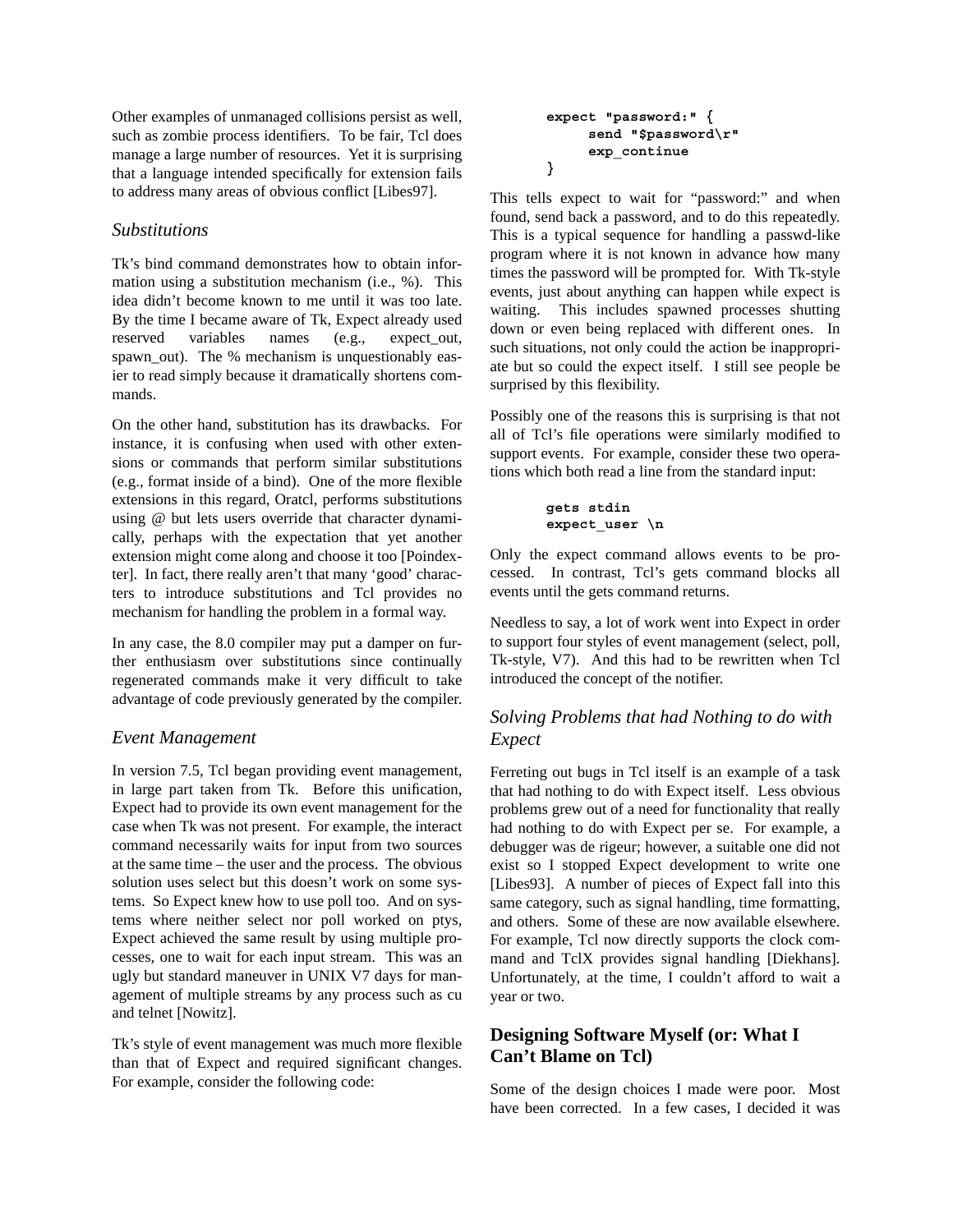preferable to entertain the few complaints about Expect's design over the thousands of complaints had I broken everyone's code. One example is the default timeout of expect. While the concept of an implicit timeout was innovative, it is now clear that the timeout should be off by default. Instead, expect times out after 10 seconds. Although this is changed trivially in a script, it nonetheless is something that has always bothered me. Of course, I'm equally bothered by the many other programs that also choose arbitrary time outs such as ping (20 seconds) and rsh (75 seconds). It is ironic that Expect is useful in dealing with so many other programs that have capricious timeouts. Who knows where all these magic numbers come from?

In some instances, I intentionally introduced pitfalls although I tried to do it as gracefully as possible. An example is the interpretation of expect when given a single argument. Consider:

```
expect {foo bar}
```
Expect interprets this as a request to wait for the string "foo bar". But a naive user might have intended this to mean: wait for "foo" and then execute "bar" after writing similar statements with only different formatting:

$$
\begin{array}{c}\texttt{expect} {\scriptsize\begin{array}{c} \{ \\ \texttt{foo bar} \end{array}}}\end{array}
$$

Clearly Expect has to make a guess. The heuristic Expect uses is fairly sophisticated although it is hampered by the impossibility of seeing the original quoting. In particular, the following two statements invoke Expect commands with the exact same arguments:

**expect "foo bar" expect {foo bar}**

It is impossible for Expect to know how the statement originally appeared, and thus the user's implicit hint over whether the argument was a simple string or a control structure is lost. A similar problem exists with the interpretation of newline (or for that matter, any formatting character) which is represented the same way whether it was originally used for formatting or specified as an explicit string. Consider:

**expect "\n" expect " "**

When allowing this double interpretation, I knew that people would occasionally step into it, but I held my breath in hopes that the number of people would be few. And the heuristic is good enough that people have to express things really unnaturally in order to be tripped up. For example, intending "foo bar" as a control structure is extraordinarily unlikely because control structures are only useful when you have multiple patterns. With one pattern, the user isn't even going to bother embedding the action in the expect command. And if they perhaps got to one pattern-action by starting with several and deleting the others, they'll still end up with the traditional formatting (with embedded newlines). Fortunately, history has born out my optimism. In total, only three people have ever reported being tripped up by this. As a final note, the heuristic can always be avoided entirely by calling expect with the -brace or -nobrace flags. In fact, Expect does this internally to avoid recursion.

It is interesting to compare this problem with Tcl's switch command. In fact, Expect was patterned after that (nee case). One particularly unfortunate drawback of bracing an argument list was the loss of evaluation. This makes the behavior of the two different forms quite different. While the braced behavior is a natural outcome of Tcl's normal command evaluation, the lack of substitution and other features renders this form of expect near useless – a high percentage of expect patterns incorporate variable substitutions and special characters – such as "\$prompt" and "\n". Thus, Expect does another round of evaluations in the style of the expr command. A modern approach to this would use the subst command but Expect still takes advantage of private Tcl interfaces simply because this work was done well before the introduction of subst (and the interfaces have continued to work).

# **Portability – Not!**

One pleasant aspect of Tcl is the portability that it provides, both to the end-user and the extension writer. Of course, the extension writer must strive for portability as well. And that is not always an easy task. Although the primary aim of this paper is to present experiences directly relevant to the Tcl community, I feel obliged to give just one example of some of the effort that was invested in Expect to address portability in its own problematic areas. Hopefully, this material can be of use to vendors and the standards community – and amusement to others.

Many people think the existence of POSIX has solved all of our portability problems [POSIX]. Alas, it has not. There are two reasons why:

- no POSIX support on pre-POSIX systems
- POSIX doesn't standardize everything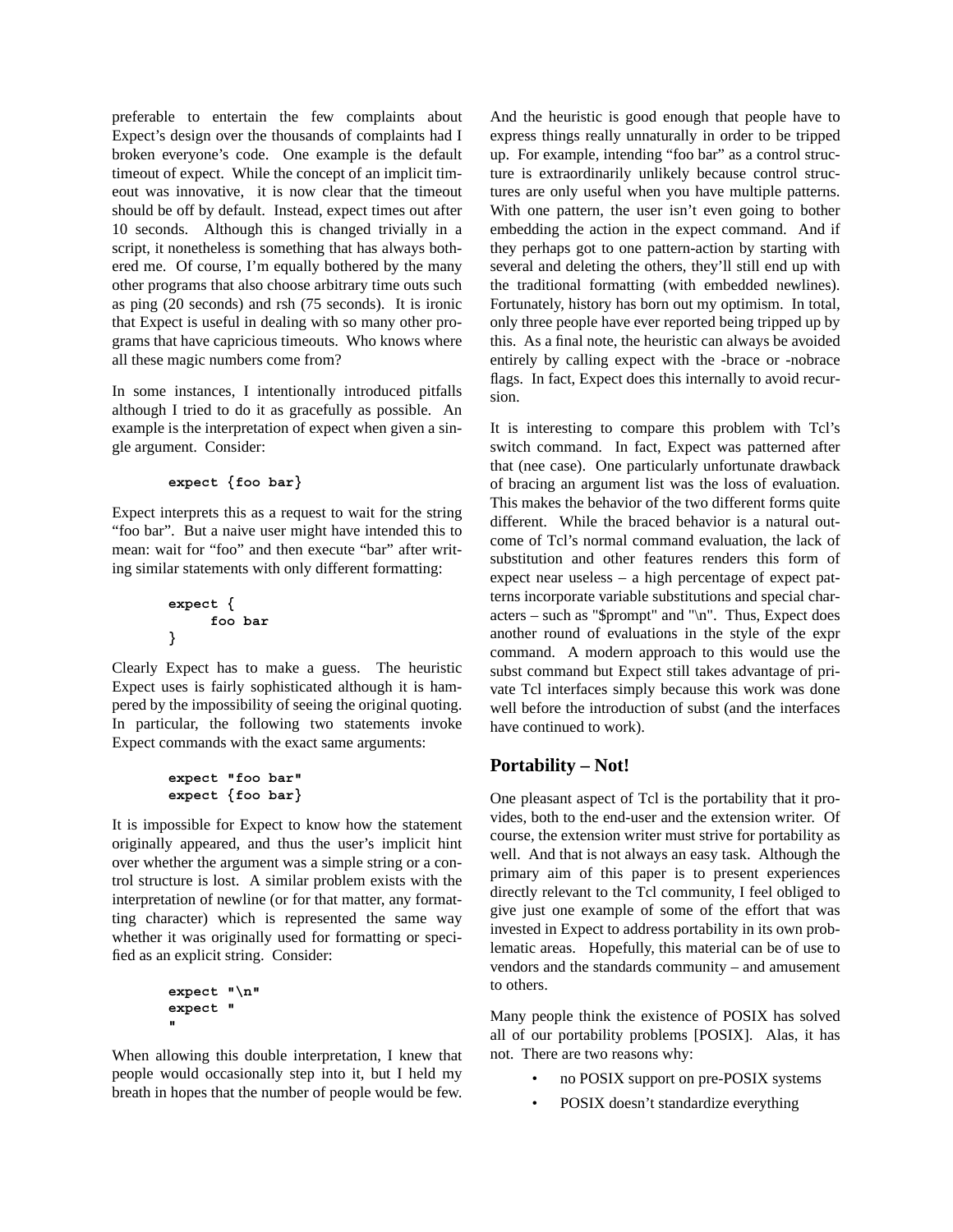These simplistic observations are more complex than they might at first appear. Part of the problem is that POSIX is not a simple standard. POSIX is really a family of standards – each part of which appeared at a different time. And a particular operating system can pick and choose much of which the vendor wants while still using the term POSIX to describe it. Of course, many of these 'features' can be detected using simple tests during the installation process. Alas, some vendors seem determined to make that as difficult as possible. For instance, one vendor helpfully provided all of the possible POSIX include files but for libraries that didn't exist. In fact, much of what Expect does requires that features work in a certain way interactively, so Expect must successfully compile and run many test programs in order to figure out how a system behaves. And workarounds must be provided for each missing piece or divergent behavior.

Another problem is that many vendors disable POSIX features unless specifically requested, but if POSIX features are requested, then non-POSIX extensions are disabled. And because POSIX does not cover many areas, Expect necessarily must use non-POSIX extensions on all systems. Thus, Expect never requests POSIX support in the official way.

There are a surprisingly large number of things that POSIX does not define. For Expect, one of the biggest problem areas concerns pseudoterminals, or *ptys* for short. Ptys are the operating system abstraction that allow Expect to make a process believe it is interacting with a real user at a real terminal. Unfortunately, there is no standard pty interface.

Expect supports seven major variations of pty. Some systems attempt to address portability by supporting two or even three of the variations. Of course, they are never the same two or three, and systems rarely document which are the preferred interfaces. Most of these variations have subvariations, making the number of pty interfaces over two dozen. Here are some of the pty behaviors with which Expect has to deal:

- How is a pty allocated? On some systems, the file system must be searched for them. On others, a function (e.g., getpty) is provided. There is no standard name or behavior for such functions.
- What accessibility/usability tests have to be applied to the pty? Some systems return a master but you have to successfully open it and the slave before you can really be sure it is valid. Some systems

require example I/O be executed to test it as well – just opening isn't enough.

- How is the pty initialized? Are the terminal modes of the pty pre-initialized (and what are they? Can they be changed and on what basis? I.e., system-wide, sessionwide? Or must we assume the pty is in some unknown state? (Some systems preinitialize the pty, but since this isn't documented we can't rely upon it, thus we spend time re-initializing anyway.)
- Is the pty drained on slave-side close after some specified time period. Can the time be changed/disabled? Stream-implementations do this, but with varying time periods.
- Do slave side operations have to be acknowledged? Some implementations require that the master 'approve' of certain slave system calls that affect the pty.
- How does the master-side detect a slaveside close? Some systems have read() return  $-1$  with errno  $=$  EIO. Some force the use of select. Some have select return a readable fd while some have select return an exception fd. (None do what I would consider the right (and obvious) thing with read which is return 0 like any other file descriptor.)
- What ioctl's initially have to be applied to the slave side? Some systems want I\_PUSH ldterm; others also want ptem and ttcompat. Some don't want anything.
- Is setuid required? Must an entry be made in wtmp/utmp? What is the interface?
- What #includes are necessary for all of this? Each system seems to have its own unique collection of include files to describe this mess.

Obviously ptys are a quagmire. But the complexity doesn't end there. Many of the operations performed on ptys are also nonportable. This has nothing to do with ptys – these same operations are nonportable on ttys, too. For instance, there are a variety of ways to gain a controlling terminal. The usual answer seen on comp.unix.programmer is *setsid() followed by open("/ dev/tty",...)*. However, this doesn't actually work on a lot of systems and there's no right or wrong because, again, POSIX leaves this undefined.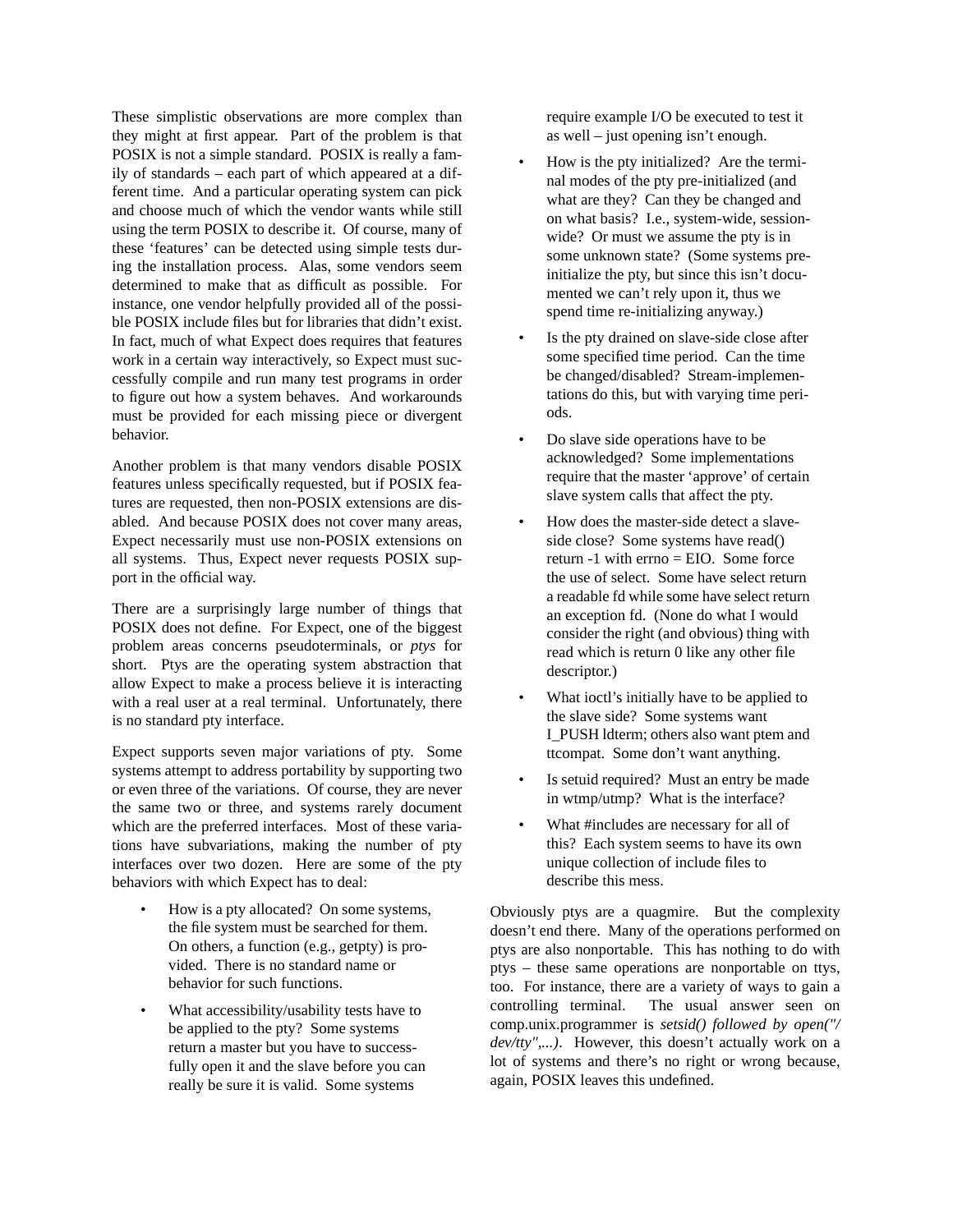Getting the answers to questions like these is often a painful ordeal. While man pages exist for pty(4) and setsid $(1)$ , there are no man pages for interactions between them. The man pages that do exist, never provide complete explanations, leaving trial-and-error as the mechanism to finding how things really work. Of course, this is really bad. Undocumented behavior often changes from one release of the same OS to another. (Actually, even *documented* behavior often changes.) So contributed fixes that are ifdef'd for a particular vendor are often inappropriate, always suspect, and there is no trivial way to address the problem. It is depressing to receive patches from people that cannot be used because there is no assurance that it won't break support for other versions of the identical OS or even identical versions but on different platforms.

With ptys, I was forced to address each different pty interface. There was no way of avoiding it. A different solution was taken with regard to setting terminal modes. Terminal modes fall into the category of 'semistandard'. There are well-known interfaces (two, of course) for setting terminal modes: ioctl and tcget/ setattr. The latter is partially specified by POSIX. So Expect makes use of this specification when possible.

Unfortunately, POSIX only defines a subset of terminal modes. Vendors always extend the modes. In order to allow users to make use of native extensions in their familiar tongue, Expect merely calls stty after encountering anything it doesn't recognize. Calling stty is very much in the spirit of Expect which encourages reuse of existing programs whenever possible.

Unfortunately, stty cannot portably be called directly by the user for several reasons:

- Some stty implementations require redirection differently than others. BSD stty traditionally applies to the device on the standard output while SV stty applies to the device on the standard input. The obvious solution is to redirect both. Alas, a feature of modern BSD is to complain if the 'wrong' descriptor is redirected. So if the user invokes Expect's stty command with unrecognized arguments, Expect internally calls stty with the correct redirection.
- Common stty modes are interpreted differently. For instance, even though most users intuitively want to specify 'raw' mode, there is no 'standard' definition of such a mode. Indeed, some sttys don't even have such a mode.

Window size information is nonstandard. One would think that the concept of 'rows' and 'columns' is not particularly challenging. Yet there is no standard output syntax for window size information. Not surprisingly, internally each system uses different ioctls to support it. Some systems don't support window size at all. Since window size information is so frequently used, Expect handles this itself bypassing stty. This enables scripts to be portable.

## **Configuration**

Tcl was originally envisioned as a small language library for embedding in applications. At the first presentation on Tcl that I attended, I immediately saw the merit in this. And ignored it. Expect reversed the idea, promoting Tcl to be the important application with just a small augment of process-control commands. Viewed this way, it made sense to ignore some of Ousterhout's early recommendations, such as:

- *Include the Tcl distribution with every Tclapplication.* Expect never did this – to its benefit. As Tcl became enormously popular, it would have been silly to reship the bulky Tcl distribution over for each Tcl application. And for the most part, Expect didn't care which version of Tcl it had available. Early on, however, I did receive many complaints that Expect was too hard to use because it required people to install Tcl first.
- *Embed Tcl's version number in the application version number.* This was a reaction to the incompatibilities of different Tcl versions. Since Expect was always able to support the last several versions of Tcl, embedded Tcl's version number seemed pointless. (This may not remain true in the future, though.)

As Expect was ported from one system to another, the configuration difficulties became enormous. There were more and more configuration choices in the Makefile and users were having a hard time figuring out how to configure things. In early 1993, Rob Savoye at Cygnus Support stepped in and automated Expect's configure process using GNU Autoconf. Autoconf had problems of its own, of course, but they were minor by comparison with manual configuration. Although the effort to maintain Autoconf configure scripts is high, the end result is that user's lives are vastly simplified and developers escape the daily barrage of installation questions. Cygnus, of course, benefited too. They had dozens of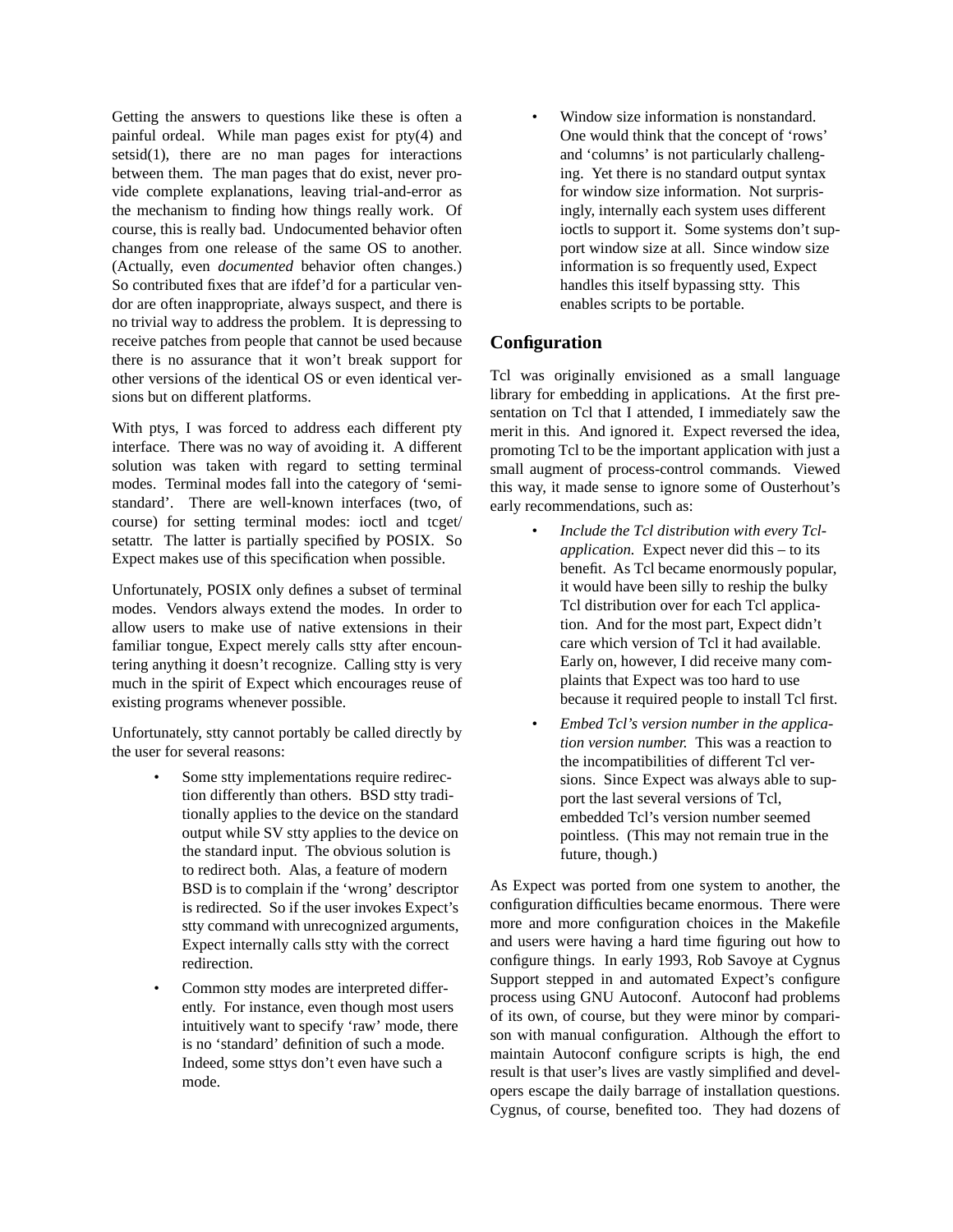different machines on which they wanted to support Expect and installing it on each manually was unwieldy and expensive.

Making the switch to Autoconf required a bit of faith to take the plunge, and Tcl dove in as well several months later. This delay didn't directly hurt Expect, but once again it felt like the tail wagging the dog.

In contrast to Autoconf, Tcl caused Expect much worse configuration problems. For instance, Tcl generated a set of compiler flags defining whether certain functions or include files were available. However, these compiler flags were kept private so Expect had to repeat the logic and regenerate the flags during its installation. Only in recent versions, did Tcl finally make available its configuration options in a public way – through tclConfig.sh. Unfortunately, although public, these interfaces remain undocumented.

### **Problems Successfully Avoided**

In contrast to many of the reinvented wheels, Expect also avoided many. Whether this was wisdom or luck is an open question. For instance, early versions of Tcl had no file support. This wasn't a major problem for Expect since it was possible to use existing utilities to read and write files – just as a user would. Indeed, an early paper demonstrated how to retrieve some information out of /etc/printcap by reading it – using ed [Libes 91]! (To be fair, ed did some scanning to locate the information that would have been harder without it or some other similar tool.)

More recent problems revolve around shared/dynamic library support. I steadfastly refused to add shared library support to Expect until the Tcl support had been considerably shaken out – this took several years. Even then, problems remain. For example, Tk's configure does not distinguish between the libraries required for Tk versus those required purely for Tcl. Because some systems object to repeated library specifications when building dependency lists for new shared libraries, Expect has to figure out which libraries it needs separately for Tcl and for Tk. Problems like this would have been evident had Tk been delivered with other shared libraries. In fact, there are many parts of Tcl that could be delivered as separate libraries – socket and channel support are two examples. The reluctance of the Tcl developers to use their own library/package management system has allowed that section of Tcl to be weaker than it would have otherwise been.

A different kind of problem is illustrated by Tcl's idea of main. Originally, Tcl had no main. There was no need

for it – Tcl was simply a library after all. But people wanted to write pure Tcl programs – perhaps with the tiniest of extensions. Since this was so prevalent, a main was added to the library. The drawback, of course, was that although Tcl's main satisfied many people, there was always something it didn't quite do – or do correctly. It changed frequently and became an annoyance to extension writers who wanted to rely on it. In contrast, Expect just used its own main, avoiding the problem entirely.

## **Problems Successfully Fallen Into**

Earlier I mentioned that Tcl began providing a regular expression engine (mid '91). To Expect users, it seemed as if Expect simply leveraged that. In fact, Expect's pattern matching needs are not met by the regexp engine. For example, the interact command must be able to report not only 'match' and 'no match' but also whether a pattern *could* match if more characters arrive. Several other pattern matching capabilities are required by Expect and for this reason, Expect includes a complete reimplementation of Tcl's regexp engine as well as Tcl's glob pattern matcher.

The Tcl debugger shows a similar example of this phenomenon. Its ability to allow users to move up and down the stack is implemented by providing a complete reimplementation of TclGetFrame.

Fortunately these types of code rewrites didn't interfere with Tcl itself although they often required dependencies on TclInt.h as well as Tcl's source. The obvious risk here is that they could break at any time and with no recourse.

The I/O driver mechanism in Tcl demonstrates yet another slant on this problem. Expect requires more sophisticated buffering than Tcl offers. Thus, Expect had to provide its own file/buffer system. Expect doesn't use any of Tcl's I/O commands (e.g., read, gets, puts) and Tcl's buffering only serves to slow down Expect's I/O.

#### **Documentation**

I considered documentation crucial to Expect. The whole point of the software was so that people would not have to reinvent the automation wheel – and good documentation was a natural extension of that idea – people shouldn't have to figure out Expect either. And although the basics of Expect were intuitive (but then I *would* think so), many novel applications and aspects of Expect were quite non-intuitive and really needed examples and explanations.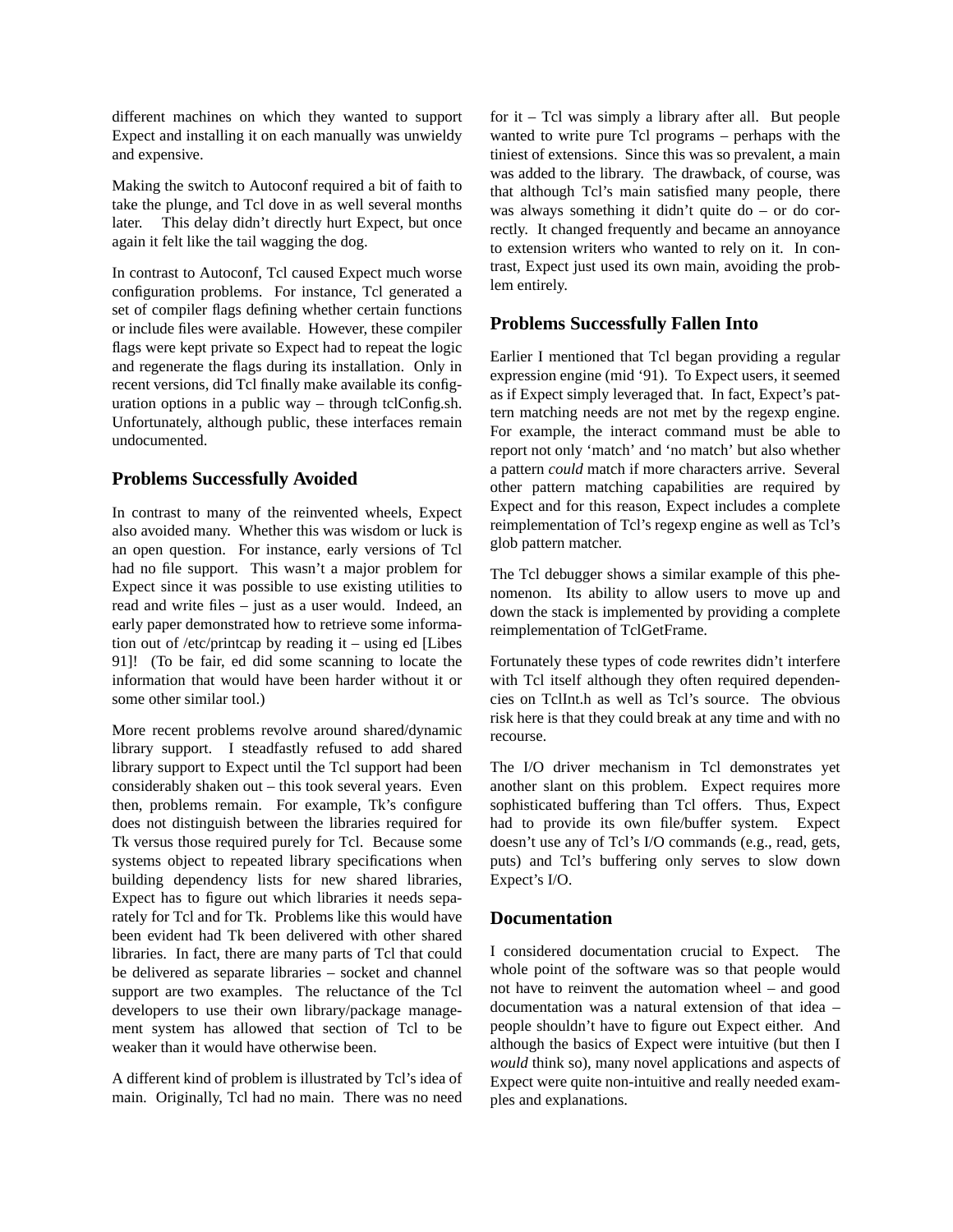The Expect book was a significant investment in my time – about three years from start to final publication [Libes95]. Official NIST funding was not available so I took it on as a personal activity. Much of the first year was spent waiting for permission from NIST and its parent organization, the US Department of Commerce. During that time, it wasn't even obvious that they would allow me to write such a book. But I desperately felt one was necessary. I was inundated by questions and requests for more information, despite having written almost a dozen technical papers for various journals and conferences. (Oddly, this is my first Expect paper at the Tcl/Tk workshop.) I also thought the book would bring a sense of closure to the work – a good theory even if it wasn't true – while at the same time making a contribution to a relatively new and significant field, interaction automation, that hadn't been formally recognized with any other books.

The book also had some other nice effects worth mentioning because they aren't at all evident from reading it. First, writing down an explanation often forces an author to reexamine implementation decisions. There were several aspects of Expect that I rewrote after I realized that my explanations in the book drafts were overly complex for no good reason. These rewrites delayed the book by many months but I was happy each time even though it meant rewriting both code and text in several chapters. The delays in the book were also fortuitous in that Tcl itself was changing. Although Tcl has continued to evolve, the bulk of the book is still accurate. In fact, the only piece of the book that should now be ignored is the section in the last chapter on Expect's timestamp command – this has been superseded by Tcl's clock command. (Expect continues to support timestamp for backward compatibility but the command is officially deprecated.)

The book had other consequences. For instance, it required me to learn more about Tcl. I felt obliged to be accurate about what I wrote and not gloss over things just because I didn't understand them. I also included a tutorial on Tcl itself. Not only were there no good ones at the time, but I still felt that Expect might be considered by many as a stand-alone application for people with no knowledge of (or interest in) Tcl. At the same time, I thought it was important to Tcl itself that it should have a book not written by the author of Tcl, to show that it was a language usable by and significant to others, and to show a set of practical applications.

Writing quality code and man pages is only half the battle. I encourage extension writers as well as application programmers to document their work through web pages and other online documentation, classes, papers, and books. We desperately need more.

#### **Surprises**

Many of my experiences with Tcl involved surprises. For instance, I was surprised that Tcl caught on  $-$  in the sense that people would write papers and have extended philosophical debates about it. When I began using it for Expect, it seemed irrelevant that no one had used Tcl – or might never use it for any other reason. Tcl looked like such a natural fit that I assumed people would not require any big effort to use Expect. At first, most of the scripts people wrote were just a dozen or so lines. It's hard to imagine how any language could further simplify statements such as:

```
expect "Login: "
send "$username\r"
```
In comparison, Expect rewrites in other languages such as Perl and C are much more clumsy. Although other languages have their advantages for various tasks, Expect is one of the few tools that hasn't been replicated as cleanly elsewhere. I've attempted or assisted such work with six different languages.

Due to constant request, I subsetted the Expect core into a Tcl-less library that could be integrated into other languages such as C and C++. I wasn't happy doing that  $-$ I've never written an Expect program that uses C for control. What's the point? Expect itself is neither memory- nor CPU-bound. Most of the time is spent waiting for the spawned program to respond. So Expect doesn't buy much in a compiled language. Interpretable languages like Python and Lisp make much more sense for high-level control tasks [Rossum][Mayer]. Indeed, the Expect library has been successfully integrated with both of these languages.

My philosophies diverged with Tcl in many other ways. For instance, as I had been trained, my early Expect code carefully checked for memory allocation failures. I kept that up well after finding out about Ousterhout's *memory is endless and if it's not, we're all in trouble* policy. Perhaps a year later, I finally ripped it all out. This left my code much more readable yet I felt quite uneasy for some time after. (The standalone Expect library continues to do memory allocation checking since the library can be embedded in other languages and systems that don't share the same policy.)

I was also surprised by users. People put Expect to use in ways I could never have imagined myself, making my own claims for Expect's application seem downright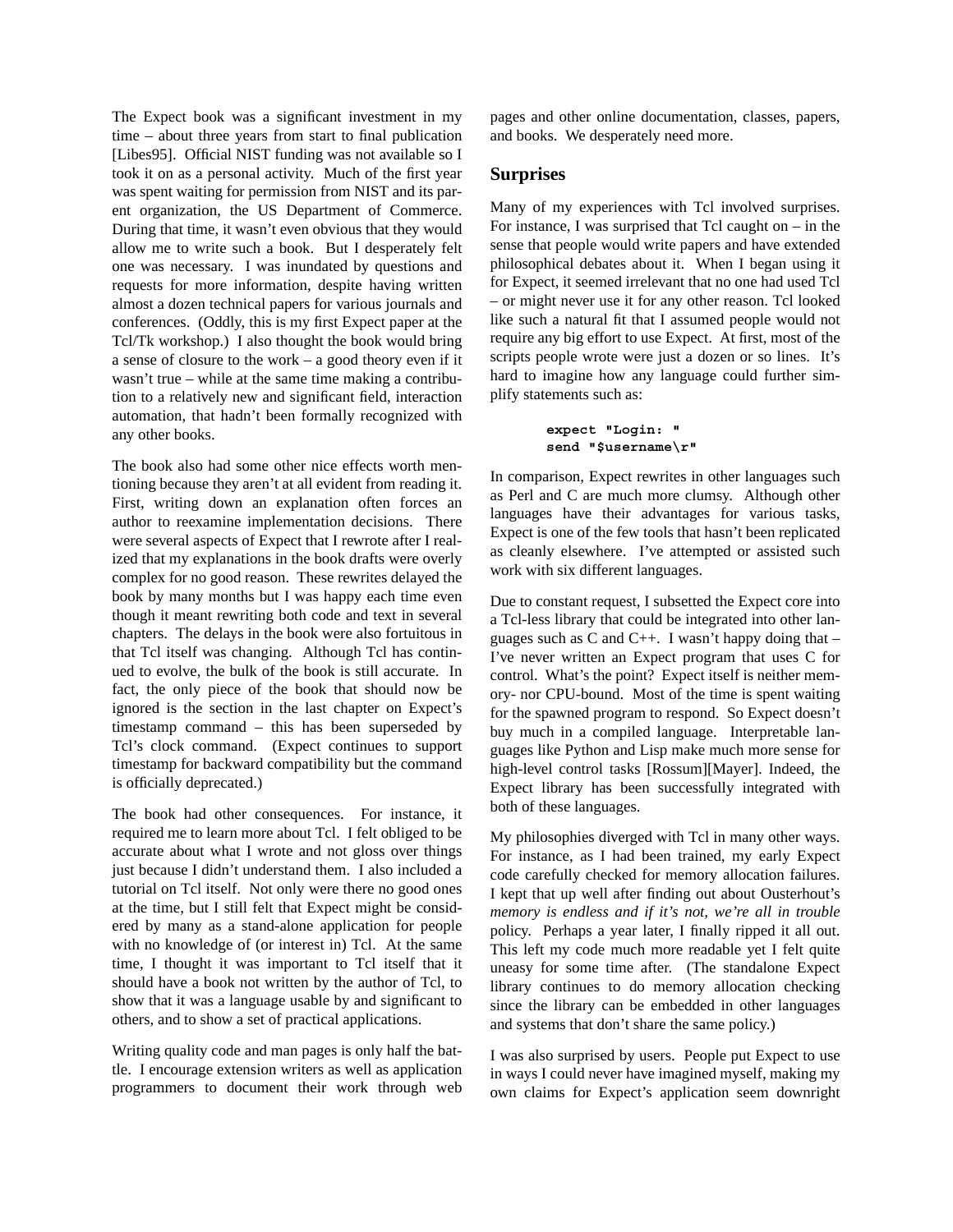pedestrian. On the other hand, I was occasionally stunned by mail from Tcl users telling me that they couldn't use Expect because it was an extension and their management didn't allow them to use extensions with Tcl.

## **Change is Hell**

Being on the leading edge is painful – change never stops. While Expect is no longer on the leading edge, it is definitely still subject to change. There is still a list of requests for 'improvements'. And a lot of these are understandable – such as porting it to the Windows and Macintosh platforms.

Other changes demand near instant response. Major changes to Tcl can mean major work for me. Sometimes even the most minor changes can mean major work for extension writers. For example, new instances of tclConfig.sh often require substantial study of and revision to Expect's configuration suite.

I have great sympathy for extensions that required changes to the core, such as iTcl [McLennan]. I successfully avoided that trap, although in the case of the debugger, only by sacrificing significant functionality – leaving users without access to line numbers.

Almost as bad however is Expect's use of Tcl's private undocumented interfaces. Such interfaces were often the only way to solve a problem. And since they rarely changed, their impact was insignificant. In fact, the major difficulty was simply listening to people complain about how TclInt.h wasn't available thereby preventing successful compilation of Expect. Distributing TclInt.h with Expect was too risky as it is full of magic numbers that change capriciously.

Lest my observations appear to belittle the Tcl developers, I will say it outright: It is clear to me that they take seriously the changes that impact extensions. Considering Tcl's recent capabilities and improvements, the Tcl developers have done a good job of minimizing the impact.

Clearly, change is a question that weighs heavily on all our minds. When is it acceptable to make incompatible changes? When Cygnus told me that they had Expect suites which performed over a million tests, I realized that there were likely others in similar position and that further changes could no longer be done so capriciously as had occurred in the past. This turned out to be just as well since publication of the book was yet another clear reason not to make any more changes.

Despite the relative stability of Expect's user interface for the past several years, it is likely that Expect will change, partly in order to incorporate ports to the Windows and Mac platforms. It will be very tempting to also try and correct the remaining deficiencies in Expect's user interface at the same time. Even ignoring corrections, Tcl's "reinventions" (especially I/O channels, binary I/O, and multithreading) can only be fully leveraged by redesigning Expect throughout – both the internals and user interface must change. The unnerving aspect is not the amount of work this will take, but the likelihood that future Tcl innovations may require yet more changes.

## **Concluding Notes**

A project, not funded nor planned for the seven year effort it took, necessarily has many chapters to tell and some of them make sense only long after their occurrence. There are many more stories to Tcl – I'm limited here to present only a few. So I've selected stories that illustrate successes as well as stories that illustrate failures. We need both to learn from. And I implore educators who cite this paper not to pull lessons out of context.

Perhaps the most significant lesson of this paper is that what seems like a stable and dependable extension has required a tremendous amount of effort just to keep it working. Not only should the Tcl developers and the vendors appreciate the difficulties they cause but so should extension writers.

Expect originally started out as a small tool. It is still possible to use it that way. But Expect now features over 40 commands and requires a 600-page book to completely describe it and its applications. Like Tcl, Expect has grown. However, I often feel that control is out of my hands. Many of the changes in Expect have been forced by changes to Tcl. While in some cases, a change in Tcl has acted as an enabler, other times it has merely been a stumbling block. Expect's use of Tcl is especially worth critical examination because so many of the underlying assumptions originally motivating the choice of Tcl have changed. On the other hand, Expect's purposes have also changed, due in large part to Tcl's expanded capabilities. While the cost in tracking Tcl has been high, for the most part, Expect has benefited from it proportionally.

## **Acknowledgments**

Thanks to George Howlett, Michael McLennan, David Beazley, Josh Lubell, Przemek Klosowski, Kari Harper, Howard Bloom, Rick Jackson, Chris Kuyatt, and Steve